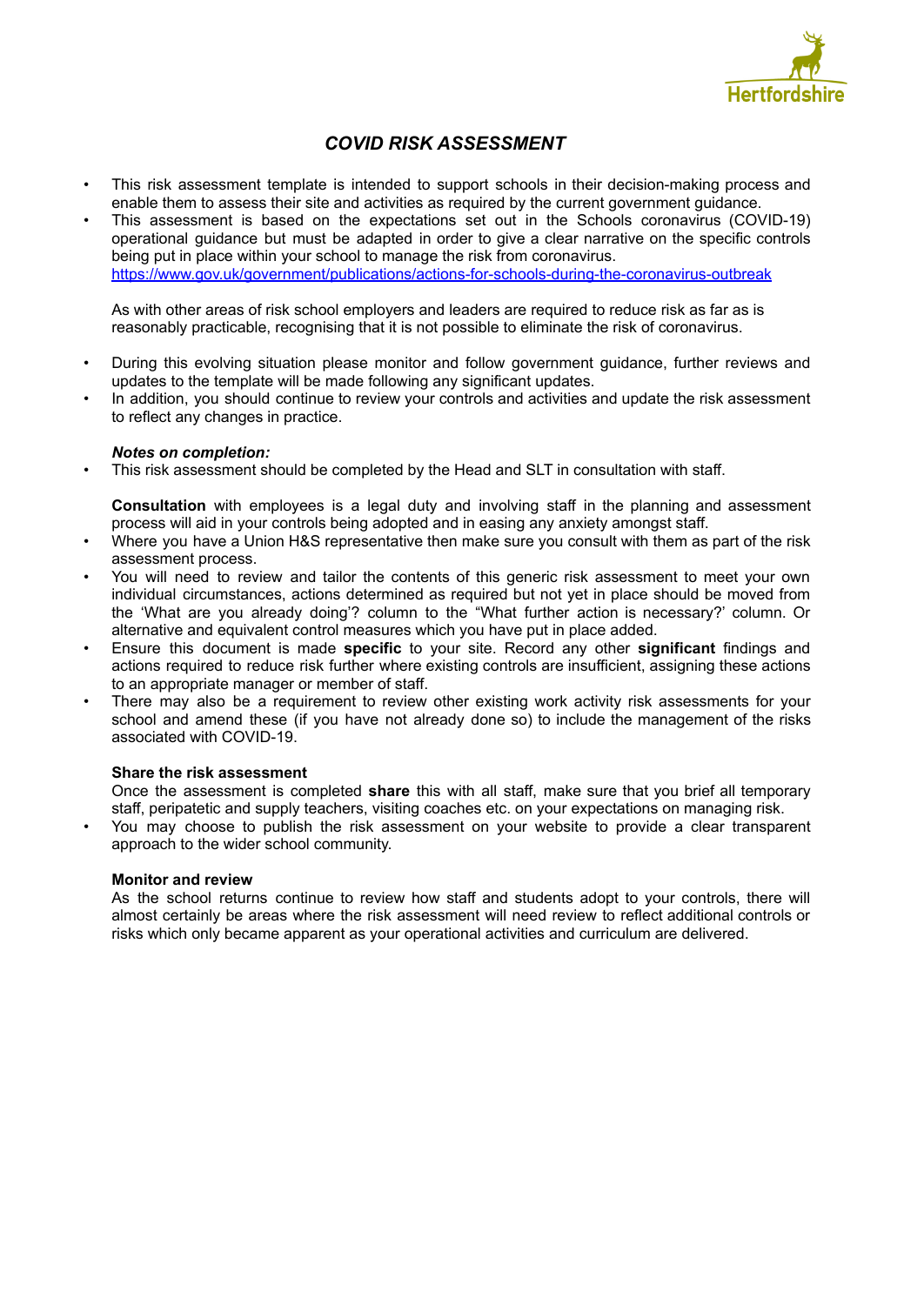Review and tailor the contents of this generic risk assessment to meet your school's individual circumstances, actions determined as required but not yet in place should be moved from the 'What are you already doing'? column to the "What further action is necessary?' column. Record any other significant findings and actions required to reduce risk further where existing controls are insufficient, assigning these actions to an appropriate manager or member of staff.

| <b>IRISK ASSESSMENT FOR:</b><br>School activities during COVID 19<br>loutbreak |                          | <b>Hertfordshire</b> |
|--------------------------------------------------------------------------------|--------------------------|----------------------|
| <b>Establishment:</b>                                                          | <b>Assessment by:</b>    | Date:                |
| The Leys                                                                       | Davinder Khnaugr         |                      |
| Risk assessment number/ref:<br>(add your own if so desired): RA-001            | <b>Manager Approval:</b> | Date:                |

**Rev 15: revised to reflect move to Step 4 from July 19th and Schools Operational Guidance** Actions for [schools during the coronavirus outbreak - GOV.UK \(www.gov.uk\)](https://www.gov.uk/government/publications/actions-for-schools-during-the-coronavirus-outbreak)

**10/8/21** link to Herts Music Service updated, new edition of CIBSE ventilation guidance referenced

**31/08/21 self-isolation requirement–** updated age of young people exempt from self-isolation if a contact of a positive case to under the age of 18 years and 6 months

**02/09/21** link to 'when to contact the LA Covid response team' added

Rev 16 29/11/21 updated to reflect revised DfE Schools operational quidance (29/11/21) - face coverings now recommended in communal areas, isolation and test on arrival when arriving from abroad, isolation requirements for close contacts of Omicron cases.

Rev 17 16/12/21 updated to reflect move to daily rapid testing for close contacts instead of self-isolation for all fully vaccinated adults and children aged 5 - 18 years 6 months

**Rev 18 4/01/22** updated to reflect DfE guidance change with face coverings in classrooms for Yr 7 and above.

Rev 19 11/1/22 updated to reflect that confirmatory PCR tests are temporarily suspended from 11<sup>th</sup> January for positive lateral flow test results. Text around travel to England from another country also updated (changes highlighted in yellow)

Rev 20 24/1/22 updated to reflect measures implemented under Plan B will be lifted. DfE guidance updated, from 20/1/22 face coverings are no longer advised for pupils, staff and visitors in classrooms. From 27 January, face coverings are no longer advised for pupils, staff and visitors in communal areas.

Rev 21 24/2/22 updated to reflect changes to recommended regular asymptomatic testing, contact tracing and the removal of the legal requirement to self-isolate following a positive test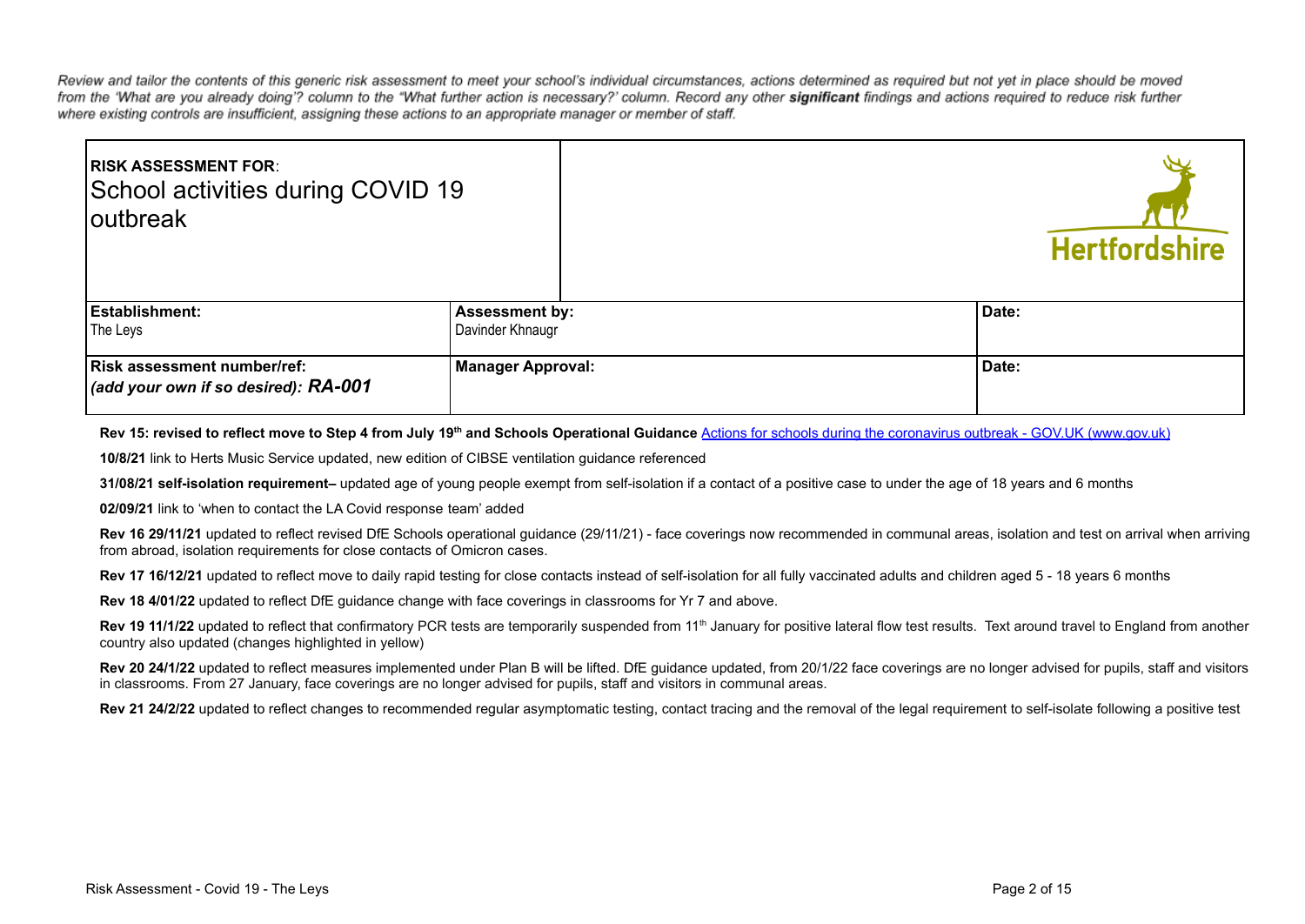| <b>What are the</b><br>hazards?                                                                                                                                                                                                                              | Who might<br>be harmed<br>and how?                                                     | What are you already doing?                                                                                                                                                                                                                                                                                                                                                                                                                                                                                                                                                                                                                                                                                                                                                                                                                                                                                                                                                                                                                                                                                                                                                                                                                                                                                                                                                                                                                | What further action is<br>necessary?                                                                                                                                                                                                                                                                                                   | <b>Action by</b><br>who? | <b>Action by</b><br>when? | <b>Done</b> |
|--------------------------------------------------------------------------------------------------------------------------------------------------------------------------------------------------------------------------------------------------------------|----------------------------------------------------------------------------------------|--------------------------------------------------------------------------------------------------------------------------------------------------------------------------------------------------------------------------------------------------------------------------------------------------------------------------------------------------------------------------------------------------------------------------------------------------------------------------------------------------------------------------------------------------------------------------------------------------------------------------------------------------------------------------------------------------------------------------------------------------------------------------------------------------------------------------------------------------------------------------------------------------------------------------------------------------------------------------------------------------------------------------------------------------------------------------------------------------------------------------------------------------------------------------------------------------------------------------------------------------------------------------------------------------------------------------------------------------------------------------------------------------------------------------------------------|----------------------------------------------------------------------------------------------------------------------------------------------------------------------------------------------------------------------------------------------------------------------------------------------------------------------------------------|--------------------------|---------------------------|-------------|
| Individual risk<br>factors meaning<br>staff / pupils<br>more vulnerable<br>to COVID-19<br><b>Clinically</b><br>extremely<br>vulnerable (CEV)<br>individuals<br><b>Shielding for</b><br><b>CEV</b><br>individuals<br>paused<br>on 1 <sup>st</sup> April 2021. | Staff,<br>Students /<br>pupils / wider<br>contacts<br>Spread of<br>COVID <sub>19</sub> | <b>Pupils</b><br>Those pupils who are unable to attend school because they are under specialist<br>care and following specific clinical advice (e.g., a letter from their consultant/GP<br>stating they should refrain from attending school) will be provided with remote<br>education.<br>Existing individual health care plans in place for pupils/students to be<br>reviewed.<br>Clear message sent to parents that students should not be sent into school if<br>unwell for both Covid-19 and any other illnesses/symptoms.<br><b>Staff</b><br>Individuals previously classed as clinically extremely vulnerable to have a risk<br>assessment undertaken on their role.<br>School to discuss arrangements / concerns with individuals and provide<br>assurance of controls in place (i.e., hand washing, enhanced cleaning,<br>ventilation, managing confirmed / suspected cases, LFD testing) and through<br>the risk assessment process determine if any additional measures are required.<br>This should consider if these staff are able to work from home or in areas / roles<br>where limiting close contact is easier.<br>See<br>https://www.gov.uk/government/publications/guidance-on-shielding-and-protecti<br>ng-extremely-vulnerable-persons-from-covid-19<br>Protect vulnerable workers - Working safely during the coronavirus (COVID-19)<br>pandemic (hse.gov.uk)<br>Encourage vaccine take up for staff and students. | From 1st April 2021 CEV staff<br>were able to return to the<br>workplace<br>In the event of an individual<br>following specific clinical<br>advice (e.g., a letter from their<br>consultant/GP stating they<br>should refrain from attending<br>the workplace) it is strongly<br>recommended that Schools<br>contact their HR Advisor. | HT & SLT                 | from 1st<br>April         | Yes         |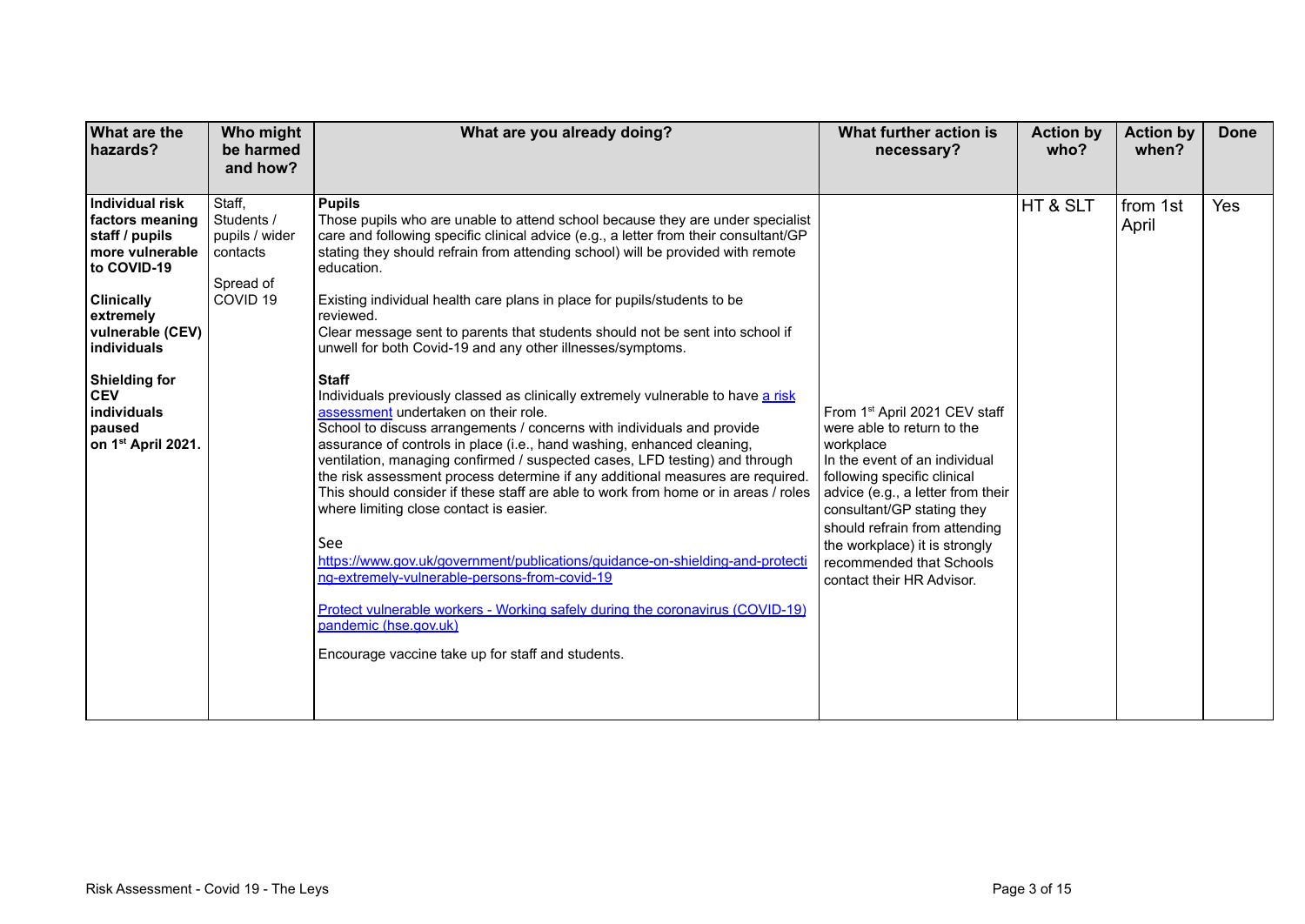| <b>What are the</b><br>hazards?                                                                    | Who might<br>be harmed<br>and how?                                                     | What are you already doing?                                                                                                                                                                                                                                                                                                                                                                                                                                                                                                                                                                                                                                                                                                                                                                                                                                                                                                                                                                                                                                                                                                                                                                                                                                                                                                                                                                                                                                                                                                                                                                                                                                                                                              | What further action is<br>necessary?                                                                                                                                                                                                                                                                                      | <b>Action by</b><br>who? | <b>Action by</b><br>when? | <b>Done</b> |
|----------------------------------------------------------------------------------------------------|----------------------------------------------------------------------------------------|--------------------------------------------------------------------------------------------------------------------------------------------------------------------------------------------------------------------------------------------------------------------------------------------------------------------------------------------------------------------------------------------------------------------------------------------------------------------------------------------------------------------------------------------------------------------------------------------------------------------------------------------------------------------------------------------------------------------------------------------------------------------------------------------------------------------------------------------------------------------------------------------------------------------------------------------------------------------------------------------------------------------------------------------------------------------------------------------------------------------------------------------------------------------------------------------------------------------------------------------------------------------------------------------------------------------------------------------------------------------------------------------------------------------------------------------------------------------------------------------------------------------------------------------------------------------------------------------------------------------------------------------------------------------------------------------------------------------------|---------------------------------------------------------------------------------------------------------------------------------------------------------------------------------------------------------------------------------------------------------------------------------------------------------------------------|--------------------------|---------------------------|-------------|
| School<br>occupants<br>coming into<br>contact with<br>those with<br><b>Coronavirus</b><br>symptoms | Staff,<br>Students /<br>pupils / wider<br>contacts<br>Spread of<br>COVID <sub>19</sub> | School community clear on main symptoms of coronavirus: a high temperature,<br>a new continuous cough, or a loss of, or change, in their normal sense of taste<br>or smell.<br>Updated public health advice communicated to staff, students and parents, if<br>unwell the advice remains to stay at home and avoid contact with other people.<br>See COVID-19: people with COVID-19 and their contacts - GOV.UK<br>(www.aov.uk)<br>Those with COVID symptoms should order a PCR test and are advised to stay<br>at home and avoid contact with other people while waiting for the test result.<br>Where a student is unwell at school they will be sent home or parents asked to<br>collect.<br>In the event of a suspected case whilst working on site<br>Ensure SLT / Head are notified.<br>Staff and students who are unwell should return home. As far as possible<br>students awaiting collection will be kept away from others in a well-ventilated<br>space in order to reduce the risk of onward transmission. Areas occupied by<br>them to be cleaned after collection (see advice below).<br>Any school staff supervising the child and in close contact to wear a fluid<br>resistant surgical mask, type IIR).<br>Anyone who has had contact with those with symptoms to wash hands<br>thoroughly.<br>All areas occupied and equipment used by the affected person are to be<br>thoroughly cleaned and disinfected (see PHE cleaning advice<br>https://www.gov.uk/government/publications/covid-19-decontamination-in-non-h<br>ealthcare-settings)<br>Pupils, staff and other adults should follow public health advice on When to<br>self-isolate and what to do - Coronavirus (COVID-19) - NHS (www.nhs.uk) | If a parent or carer insists on<br>a pupil attending school<br>where they have a confirmed<br>or suspected case of<br>COVID-19, a decision to<br>refuse the pupil can be made,<br>if 'in your reasonable<br>judgement', it is necessary to<br>protect other pupils and staff<br>from possible infection with<br>COVID-19. | <b>SLT</b><br>All staff  | From 1st<br>April         | Yes         |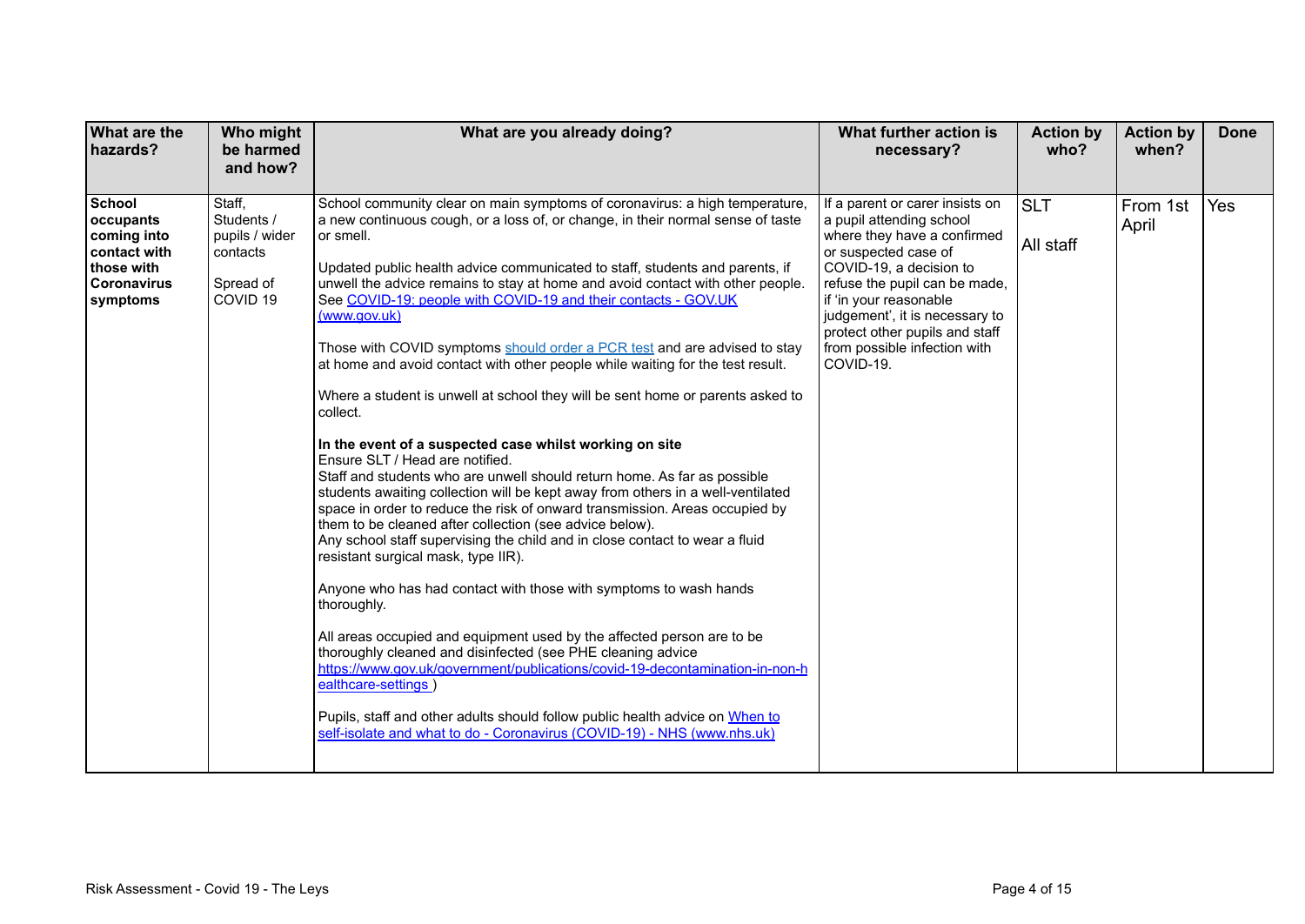| What are the<br>hazards?   | Who might<br>be harmed | What are you already doing?                                                                                                         | What further action is<br>necessary?                         | <b>Action by</b><br>who? | <b>Action by</b><br>when? | <b>Done</b> |
|----------------------------|------------------------|-------------------------------------------------------------------------------------------------------------------------------------|--------------------------------------------------------------|--------------------------|---------------------------|-------------|
|                            | and how?               |                                                                                                                                     |                                                              |                          |                           |             |
| <b>School</b>              | Staff,                 | Testing                                                                                                                             |                                                              |                          |                           | Yes         |
| occupants                  | Students /             | Staff / pupils who develop symptoms should still be PCR tested. Testing is most                                                     | Staff and pupils who are                                     | <b>SLT</b>               | From 1st<br>April         |             |
| coming into                | pupils / wider         | sensitive within 3 days of symptoms developing. Guidelines on who can get                                                           | tested for Covid-19 to inform                                | All staff                |                           |             |
| contact with<br>those with | contacts               | tested and how to arrange for a test can be found in the COVID-19: getting<br>tested quidance.                                      | the school of result and date<br>of test.                    |                          |                           |             |
| <b>Coronavirus</b>         | Spread of              |                                                                                                                                     |                                                              |                          |                           |             |
| symptoms                   | COVID <sub>19</sub>    | Tests can be booked online through the NHS website                                                                                  | Additional PCR kits able to be                               |                          |                           |             |
|                            |                        | https://www.nhs.uk/conditions/coronavirus-covid-19/testing-and-tracing/ Direct                                                      | ordered via<br>https://request-testing.test-for-             |                          |                           |             |
|                            |                        | link is https://self-referral.test-for-coronavirus.service.gov.uk/antigen/name_or<br>call 119 if they have no internet access.      | coronavirus.service.gov.uk/                                  |                          |                           |             |
|                            |                        |                                                                                                                                     |                                                              |                          |                           |             |
|                            |                        | Schools were initially provided with 10 PCR home testing kits which can be                                                          |                                                              |                          |                           |             |
|                            |                        | provided in the exceptional circumstance that you believe an individual may                                                         |                                                              |                          |                           |             |
|                            |                        | have barriers to accessing testing elsewhere. See<br>https://www.gov.uk/government/publications/coronavirus-covid-19-home-test-kits |                                                              |                          |                           |             |
|                            |                        | -for-schools-and-fe-providers. Kits are not be given directly to children, only to                                                  |                                                              |                          |                           |             |
|                            |                        | adults over the age of 18 or a child's parent or carer.                                                                             |                                                              |                          |                           |             |
|                            |                        | Positive case(s) in school setting                                                                                                  |                                                              |                          |                           |             |
|                            |                        | From 24 <sup>th</sup> Feb 2022 whilst no longer a legal requirement those with COVID-19                                             |                                                              |                          |                           |             |
|                            |                        | should still self-isolate and not return to school until the end of self-isolation                                                  |                                                              |                          |                           |             |
|                            |                        | period.<br>See 'when to contact the LA Covid response team'                                                                         |                                                              |                          |                           |             |
|                            |                        | https://thegrid.org.uk/covid-19/key-documents-for-schools                                                                           |                                                              |                          |                           |             |
|                            |                        | COVID.EYSEducation@hertfordshire.gov.uk                                                                                             | Settings may be advised by<br>their local public health team |                          |                           |             |
|                            |                        | <b>Asymptomatic testing (LFD testing)</b>                                                                                           | to recommend lateral flow                                    |                          |                           |             |
|                            |                        | Regular testing (twice weekly) still advised for staff and students in specialist                                                   | device (LFD) tests to manage                                 |                          |                           |             |
|                            |                        | special educational needs and disability (SEND) settings, alternative provision,                                                    | an outbreak.                                                 |                          |                           |             |
| General                    | Staff,                 | and SEND units in mainstream schools.<br><b>Hand Hygiene</b>                                                                        |                                                              |                          |                           |             |
| <b>Transmission of</b>     | Students /             | Welfare facilities are provided which contain suitable levels of soap and paper                                                     |                                                              |                          |                           |             |
| COVID-19                   | pupils / wider         | towels.<br>All persons to wash hands with soap and water regularly and thoroughly, for at                                           |                                                              |                          |                           |             |
| Ineffective                | contacts               | least 20 seconds. Hand washing technique to be adopted as directed by NHS                                                           |                                                              |                          |                           |             |
| hygiene                    | Spread of              | guidance posters in place to reinforce this.                                                                                        |                                                              |                          |                           |             |
| protocols                  | COVID <sub>19</sub>    | Alcohol hand sanitiser used in addition where required. Review existing levels /                                                    |                                                              |                          |                           |             |
|                            |                        | location of hand sanitiser stations. Provided at reception / entrance/exit points;                                                  |                                                              |                          |                           |             |
|                            |                        | student entrance /reception.                                                                                                        |                                                              |                          |                           |             |
|                            |                        | Additional hand sanitiser in circulation spaces / classrooms where required.                                                        |                                                              |                          |                           |             |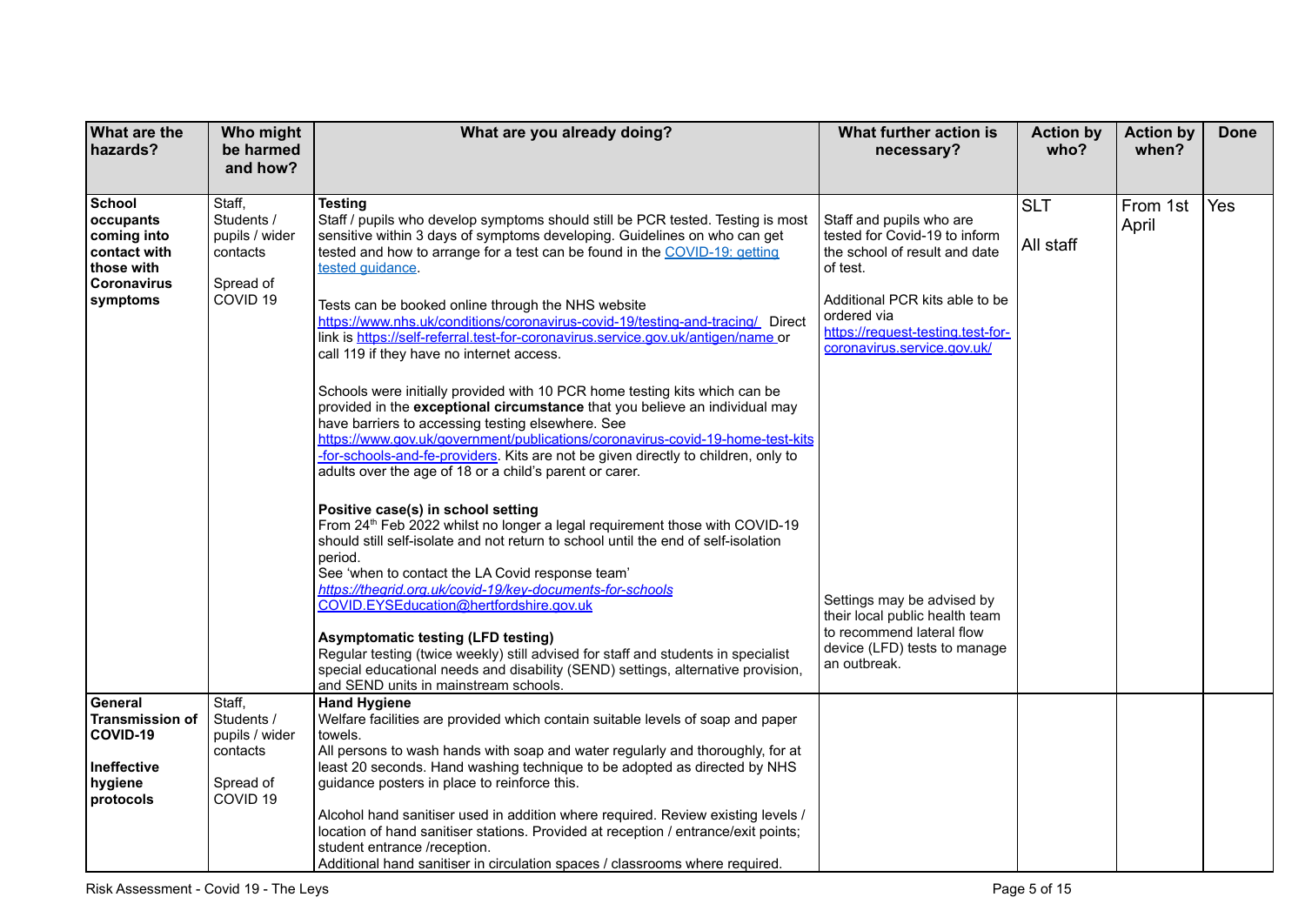| What are the<br>hazards?                                                                                  | Who might<br>be harmed<br>and how?                                                     | What are you already doing?                                                                                                                                                                                                                                                                                                                                                                                                                                                                                                                                                                                                                                                                                                                                                                                                                                                                                                                                                                                                                                                                                                                                                                                                                                                                                                                                             | What further action is<br>necessary? | <b>Action by</b><br>who? | <b>Action by</b><br>when? | <b>Done</b> |
|-----------------------------------------------------------------------------------------------------------|----------------------------------------------------------------------------------------|-------------------------------------------------------------------------------------------------------------------------------------------------------------------------------------------------------------------------------------------------------------------------------------------------------------------------------------------------------------------------------------------------------------------------------------------------------------------------------------------------------------------------------------------------------------------------------------------------------------------------------------------------------------------------------------------------------------------------------------------------------------------------------------------------------------------------------------------------------------------------------------------------------------------------------------------------------------------------------------------------------------------------------------------------------------------------------------------------------------------------------------------------------------------------------------------------------------------------------------------------------------------------------------------------------------------------------------------------------------------------|--------------------------------------|--------------------------|---------------------------|-------------|
|                                                                                                           |                                                                                        | Build use into routines staff and pupil routines e.g., on arrival, when returning<br>from breaks, when changing rooms, before / after eating.<br>Site staff to regularly clean the hand washing facilities and check consumables.<br>Provide suitable and sufficient rubbish bins for hand towels with regular removal<br>and disposal.<br>Ensure adequate supplies of soap, hand sanitiser and paper towels and these<br>should be securely stored.<br>Catch it, kill it, bin it messages reinforced.<br>Staff / students to use tissues when coughing or sneezing and then place the<br>used tissue in the bin before washing hands. (lidded bins in classrooms / other<br>locations for disposal of tissues and other waste)<br>All persons are reminded to not touch their eyes, nose, or mouth if their hands<br>are not clean.                                                                                                                                                                                                                                                                                                                                                                                                                                                                                                                                    |                                      |                          |                           |             |
| General<br><b>Transmission of</b><br>COVID-19<br>Ineffective<br>cleaning<br><b>High Contact</b><br>points | Staff,<br>Students /<br>pupils / wider<br>contacts<br>Spread of<br>COVID <sub>19</sub> | Documented cleaning schedule in place, regular cleaning implemented.<br>Ensure that frequent contact points, e.g., door handles, taps, flush handles,<br>toilet door handles, table / desktops, bannisters, telephones, keyboards etc. are<br>cleaned and disinfected regularly (i.e., at least twice a day).<br>Cleaning materials (e.g., disinfectant spray / wipes) available to staff.<br>Manufacturer's instructions for dilution, application, PPE and contact times for<br>all detergents and disinfectants to be followed.<br>Only cleaning products supplied by the school / contract cleaners are to be<br>used.<br>School to obtain the risk assessment from contract cleaning staff for assurance<br>on control measures and their schedule / methods for cleaning the school site.<br>In the event of a suspected case / confirmed positive case on site<br>For disinfection (e.g., following a suspected case) use a combined detergent<br>disinfectant solution at a dilution of 1000 parts per million (ppm) available<br>chlorine (av.cl.) or a neutral purpose detergent followed by disinfection (1000<br>ppm av.cl.).<br>See PHE advice COVID-19: cleaning of non-healthcare settings guidance<br>if an alternative non-chlorine based disinfectant is used ensure that it is<br>effective against enveloped viruses i.e., a product to BS EN14476. |                                      | <b>SLT</b><br>All staff  | From 1st<br>April         | Yes         |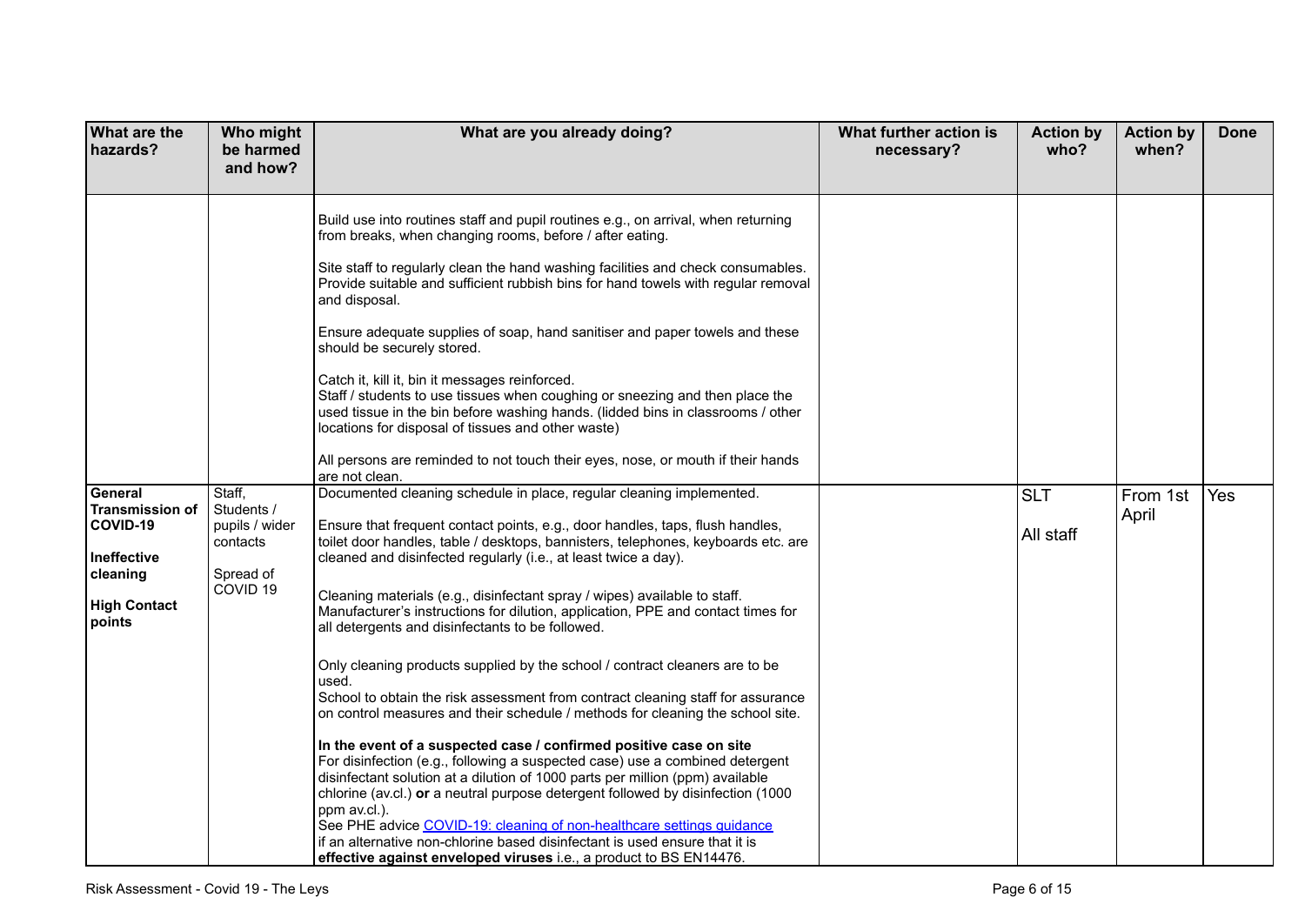| <b>What are the</b><br>hazards?               | Who might<br>be harmed<br>and how?                                                     | What are you already doing?                                                                                                                                                                                                                                                                                                                                                                                                                                                                                                                                                                                                                                                                                                                                                                                                                                                                                                                                                                                                                                                                                                                                                                                                                                                                                                                                                                                                                                                                                                                                                                                                                                                        | What further action is<br>necessary?                                                                                                                                                                                                                                                                                                                                                           | <b>Action by</b><br>who? | <b>Action by</b><br>when? | <b>Done</b> |
|-----------------------------------------------|----------------------------------------------------------------------------------------|------------------------------------------------------------------------------------------------------------------------------------------------------------------------------------------------------------------------------------------------------------------------------------------------------------------------------------------------------------------------------------------------------------------------------------------------------------------------------------------------------------------------------------------------------------------------------------------------------------------------------------------------------------------------------------------------------------------------------------------------------------------------------------------------------------------------------------------------------------------------------------------------------------------------------------------------------------------------------------------------------------------------------------------------------------------------------------------------------------------------------------------------------------------------------------------------------------------------------------------------------------------------------------------------------------------------------------------------------------------------------------------------------------------------------------------------------------------------------------------------------------------------------------------------------------------------------------------------------------------------------------------------------------------------------------|------------------------------------------------------------------------------------------------------------------------------------------------------------------------------------------------------------------------------------------------------------------------------------------------------------------------------------------------------------------------------------------------|--------------------------|---------------------------|-------------|
| <b>Poorly</b><br>ventilated<br>spaces         | Staff,<br>Students /<br>pupils / wider<br>contacts<br>Spread of<br>COVID <sub>19</sub> | When cleaning a contaminated area:<br>Cleaning staff to:<br>• Wear disposable gloves and apron<br>• Wear a fluid resistant surgical mask (Type IIR) if splashing likely<br>• Hands should be washed with soap and water for 20 seconds after all<br>PPE has been removed.<br>PPE to be double-bagged, then stored securely for 72 hours then thrown away<br>in the regular rubbish after cleaning is finished.<br>Any cloths and mop heads used must be disposed of as single use items.<br>Occupied rooms to be kept as well ventilated as possible (by opening external<br>windows / doors) or via mechanical ventilation systems.<br>Use of $CO2$ monitor to help identify if the space is poorly ventilated (CO <sub>2</sub> levels<br>of between 800-1000ppm are indicative of a well-ventilated room.).<br>Where mechanical ventilation is present that removes and circulates air to<br>multiple rooms, increase ventilation rate and recirculation should be turned off<br>adjust these to full fresh air where possible.<br>There is no need to adjust systems that serve only individual rooms or portable<br>units as these operate on 100% recirculation.<br>See HSE quidance and CIBSE COVID-19 ventilation quidance (v5 July 21)<br>In cooler weather open windows just enough to provide constant background<br>ventilation, open windows more fully between classes, during breaks etc. to<br>purge the air in the space.<br>Use heating / additional layers of clothing to maintain comfortable temperatures.<br>Ensure key fire doors are not being compromised / wedged open (those<br>protected stairwells, cross corridor, on single directional routes etc.) | Identify any poorly ventilated<br>areas and take steps to<br>improve, particularly if $CO2$<br>levels are consistently above<br>1500 ppm.<br>Use high level windows where<br>available to minimise drafts.<br>Where low level windows are<br>being opened out onto<br>play/circulation areas then<br>ensure these don't create a<br>risk of pupils running into the<br>edge of an open window. | <b>SLT</b><br>All staff  | From 1st<br>April         | Yes         |
| General<br><b>Transmission of</b><br>COVID-19 | Staff,<br>Students /<br>pupils / wider<br>contacts<br>Spread of<br>COVID <sub>19</sub> | Face coverings<br>From January 20 <sup>th</sup> face coverings in classrooms were no longer required.<br>From January 27 <sup>th</sup> face coverings were no longer required in communal areas.<br>Any individuals who continue to choose to wear face coverings should be<br>supported to do so.                                                                                                                                                                                                                                                                                                                                                                                                                                                                                                                                                                                                                                                                                                                                                                                                                                                                                                                                                                                                                                                                                                                                                                                                                                                                                                                                                                                 | School outbreak management<br>plan to include possibility that<br>it may become necessary to<br>reintroduce 'bubbles' for a<br>temporary period, to reduce<br>mixing between groups                                                                                                                                                                                                            | <b>ISLT</b><br>All staff | From 1st<br>April         | Yes         |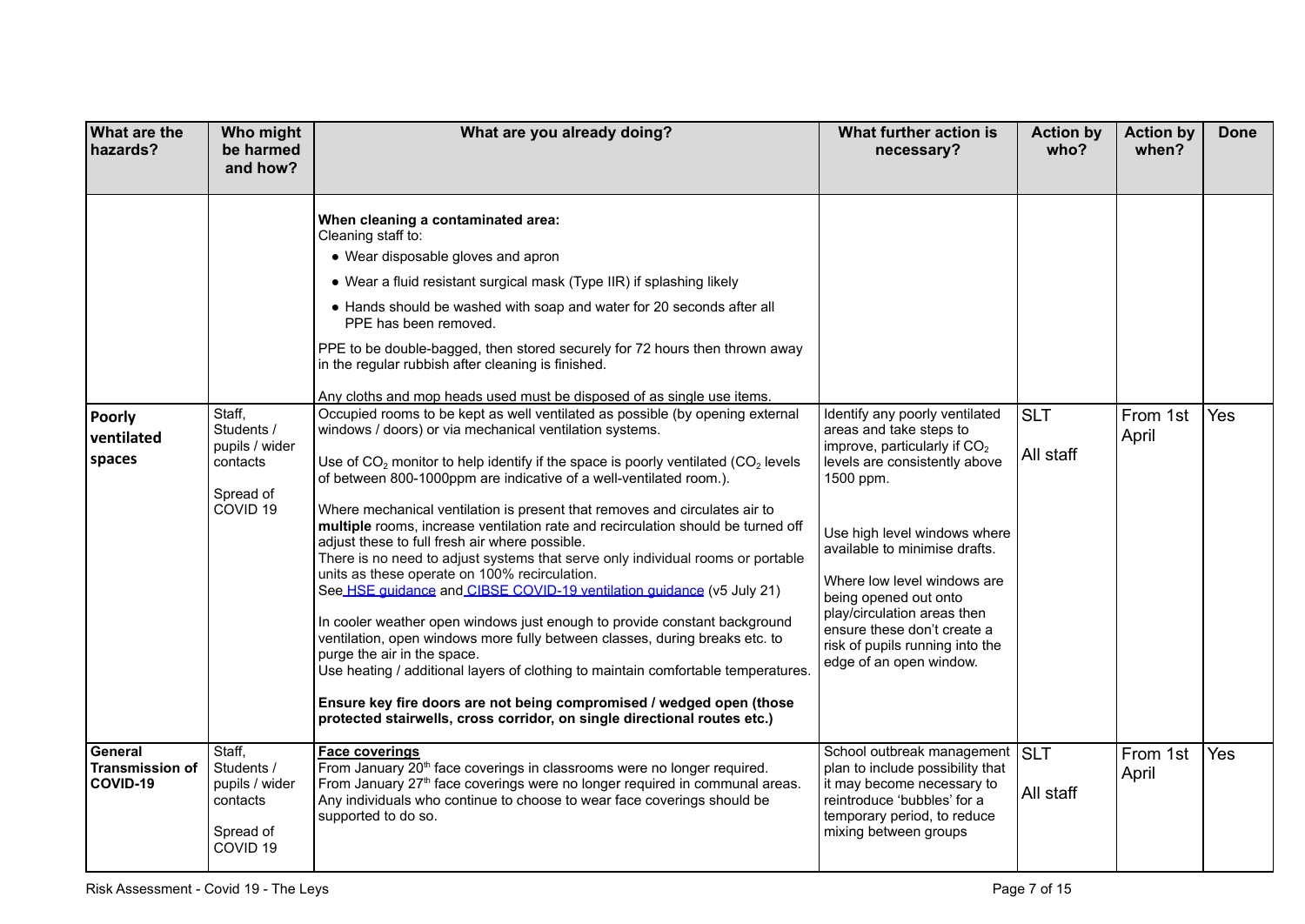| <b>What are the</b><br>hazards?                                                                                  | Who might<br>be harmed                                                                 | What are you already doing?                                                                                                                                                                                                                                                                                                                                                                                                                                                                                                                                                                                                                                                                                          | What further action is<br>necessary?                                                                                                              | <b>Action by</b><br>who? | <b>Action by</b><br>when? | <b>Done</b> |
|------------------------------------------------------------------------------------------------------------------|----------------------------------------------------------------------------------------|----------------------------------------------------------------------------------------------------------------------------------------------------------------------------------------------------------------------------------------------------------------------------------------------------------------------------------------------------------------------------------------------------------------------------------------------------------------------------------------------------------------------------------------------------------------------------------------------------------------------------------------------------------------------------------------------------------------------|---------------------------------------------------------------------------------------------------------------------------------------------------|--------------------------|---------------------------|-------------|
|                                                                                                                  | and how?                                                                               |                                                                                                                                                                                                                                                                                                                                                                                                                                                                                                                                                                                                                                                                                                                      |                                                                                                                                                   |                          |                           |             |
|                                                                                                                  |                                                                                        | See wider advice on face coverings, these are still advised in crowded and<br>indoor spaces where you may come into contact with people you don't normally<br>meet. This includes public transport and dedicated transport to school.<br>Those wearing face coverings should clean hands before and after touching -<br>including to remove or put them on - and store them in individual, sealable<br>plastic bags between use. See face coverings when to wear one<br>Meetings<br>Hybrid approach to meetings / parents evenings etc. with use of virtual platforms<br>where appropriate.                                                                                                                          | In the event of a local<br>outbreak the wearing of face<br>coverings may be required to<br>be re-introduced in communal<br>areas or classrooms.   |                          |                           |             |
| General<br><b>Transmission of</b><br>COVID-19 wider<br>use of school by<br>3rd parties /<br>beyond school<br>day | Staff,<br>Students /<br>pupils / wider<br>contacts<br>Spread of<br>COVID <sub>19</sub> | Hiring and lettings risk assessments on use required from provider.<br>No set restrictions on indoor / outdoor capacity limits beyond what the school<br>chooses to impose.<br>Supplementary conditions of hire in place for COVID see<br>https://thegrid.org.uk/health-and-safety-offsite-visits-premises/health-and-safety/<br>premises-and-site-related                                                                                                                                                                                                                                                                                                                                                           | Hirings / lettings to be<br>reviewed in line with national<br>advice. In the event of a local<br>outbreak additional measures<br>may be required. |                          |                           |             |
|                                                                                                                  |                                                                                        | Room layouts and areas able to be accessed agreed with hirer.<br>Time of hire avoids any unnecessary mixing with members of the school<br>community.<br>Welfare facilities and adequate supplies of soap/water, paper towels, hand<br>sanitiser etc. are provided.<br>Consider how well ventilated the hired space is and if this can be improved, for<br>example by opening windows / doors where appropriate.<br>Provide additional signage, if required, for hired spaces to remind users on hand<br>washing etc.<br>All areas used, particularly touch surfaces are cleaned before / after use / before<br>occupation by school.<br>Breakfast and afterschool clubs - risk assessments on delivery required from | See also Sport England FAQs<br>on return of sport                                                                                                 |                          |                           |             |
|                                                                                                                  |                                                                                        | providers. These should consider all current guidance.<br>See protective measures for holiday and after school clubs, and other out of<br>school settings<br>Performances                                                                                                                                                                                                                                                                                                                                                                                                                                                                                                                                            | In the event of a local<br>outbreak additional measures<br>may be required. School<br>outbreak management plan                                    |                          |                           |             |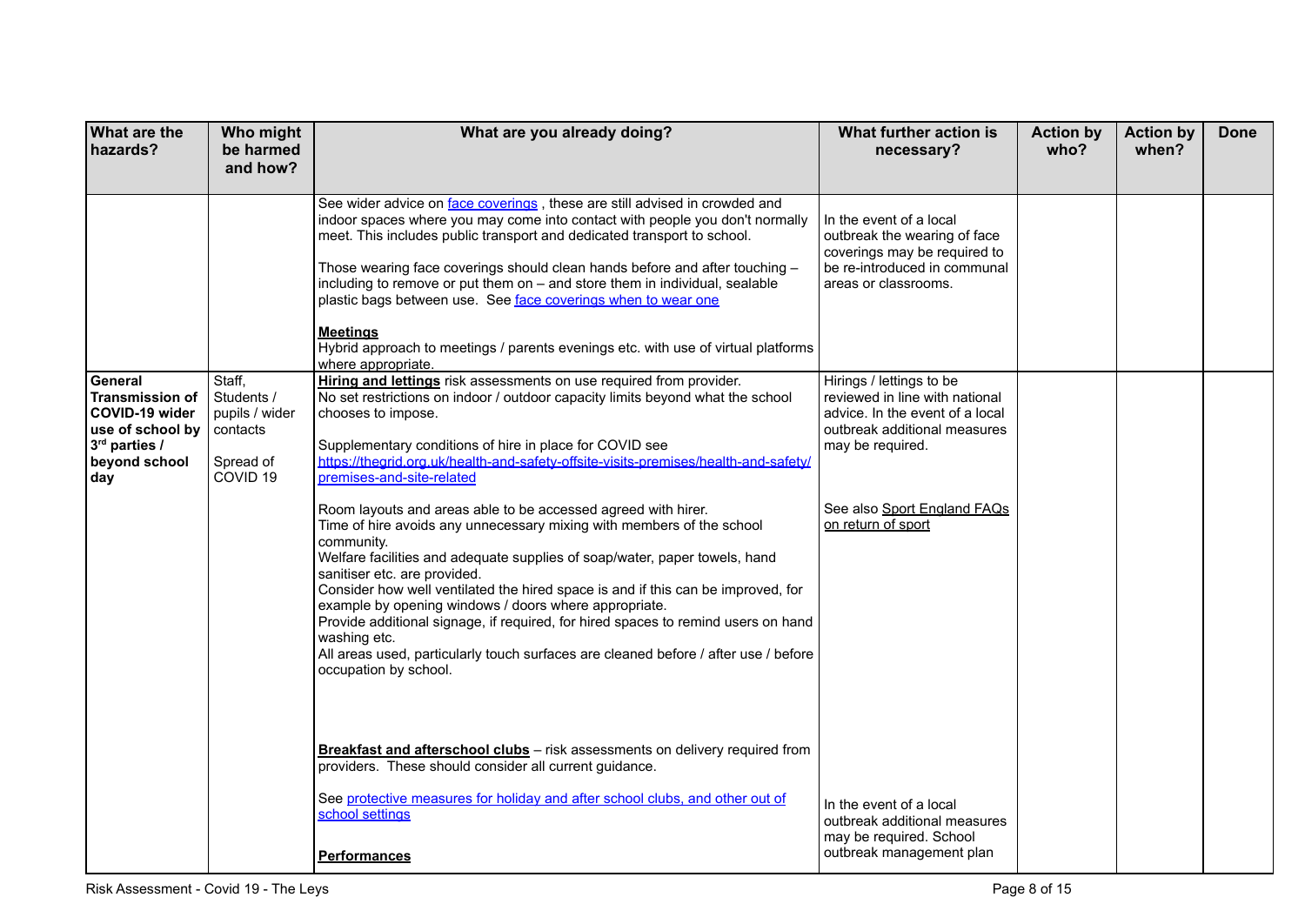| <b>What are the</b><br>hazards? | Who might<br>be harmed<br>and how?                                                     | What are you already doing?                                                                                                                                                                                                                                                                                                                                                                                                                                                                                                                                                                                                                                                                                                                                                                                                                                                                                                                                                                             | What further action is<br>necessary?                                                                                                                                                                                                                                                                                | <b>Action by</b><br>who? | <b>Action by</b><br>when? | <b>Done</b> |
|---------------------------------|----------------------------------------------------------------------------------------|---------------------------------------------------------------------------------------------------------------------------------------------------------------------------------------------------------------------------------------------------------------------------------------------------------------------------------------------------------------------------------------------------------------------------------------------------------------------------------------------------------------------------------------------------------------------------------------------------------------------------------------------------------------------------------------------------------------------------------------------------------------------------------------------------------------------------------------------------------------------------------------------------------------------------------------------------------------------------------------------------------|---------------------------------------------------------------------------------------------------------------------------------------------------------------------------------------------------------------------------------------------------------------------------------------------------------------------|--------------------------|---------------------------|-------------|
|                                 |                                                                                        | Audiences indoor / outdoor have been permitted since May 17 <sup>th</sup> 2021 (see also<br>performing Arts quidance).<br>For all indoor spaces, maximise natural ventilation (through opening windows<br>and doors or using mechanical systems wherever possible-see ventilation and<br>music).                                                                                                                                                                                                                                                                                                                                                                                                                                                                                                                                                                                                                                                                                                        | to consider any individual<br>events. Be prepared to<br>change or cancel events<br>depending on the scale of the<br>outbreak, associated risks,<br>and advice from the HCC<br>Public Health team.                                                                                                                   |                          |                           |             |
| Access to &<br>egress from site | Staff,<br>Students /<br>pupils / wider<br>contacts<br>Spread of<br>COVID <sub>19</sub> | <b>Visitors</b><br>Ensure all visitors / building users are aware of school's expectations. They<br>must follow any school expectations on face coverings, hand washing / use of<br>sanitiser on entry and adhere to any restrictions on accessing parts of the<br>building stipulated by the school.<br>Volunteers, temporary / supply staff, sports coaches and other providers are<br>briefed on school's arrangements for managing and minimising risk.<br>Signage in reception regarding good hygiene.<br>Use of Perspex screens for open receptions.                                                                                                                                                                                                                                                                                                                                                                                                                                              |                                                                                                                                                                                                                                                                                                                     | <b>SLT</b><br>All staff  | From 1st<br>April         | <b>Yes</b>  |
| Curriculum<br>activities        |                                                                                        | PE / school sport<br>No restrictions on how many people can take part in sport indoors / outdoors.<br>No set restrictions on activities - continue to follow relevant National Governing<br>Bodies guidance.<br>See guidance on grassroot sports for public and sport providers, safe provision<br>and facilities, and guidance from Sport England<br>See advice and FAQs from Association for Physical Education, AfPE have also<br>published a model risk assessment for PE.<br>https://www.afpe.org.uk/physical-education/coronavirus-guidance-support/<br>Science / DT<br>For secondary science and DT see also CLEAPPS advice (GL343) for<br>suggested considerations in undertaking practical work.<br><b>CLEAPSS Home page</b><br><b>Music Singing and wind / brass instruments</b><br>No limits on the number of people who can sing indoors or outdoors. However,<br>there is increased risk of aerosol transmission with volume and larger numbers<br>of individuals within a confined space. | In the event of a local<br>outbreak additional measures<br>may be required. School<br>outbreak management plan<br>to consider any individual<br>events. Be prepared to<br>change or cancel events<br>depending on the scale of the<br>outbreak, associated risks,<br>and advice from the HCC<br>Public Health team. | <b>SLT</b><br>All staff  | From 1st<br>April         | <b>Yes</b>  |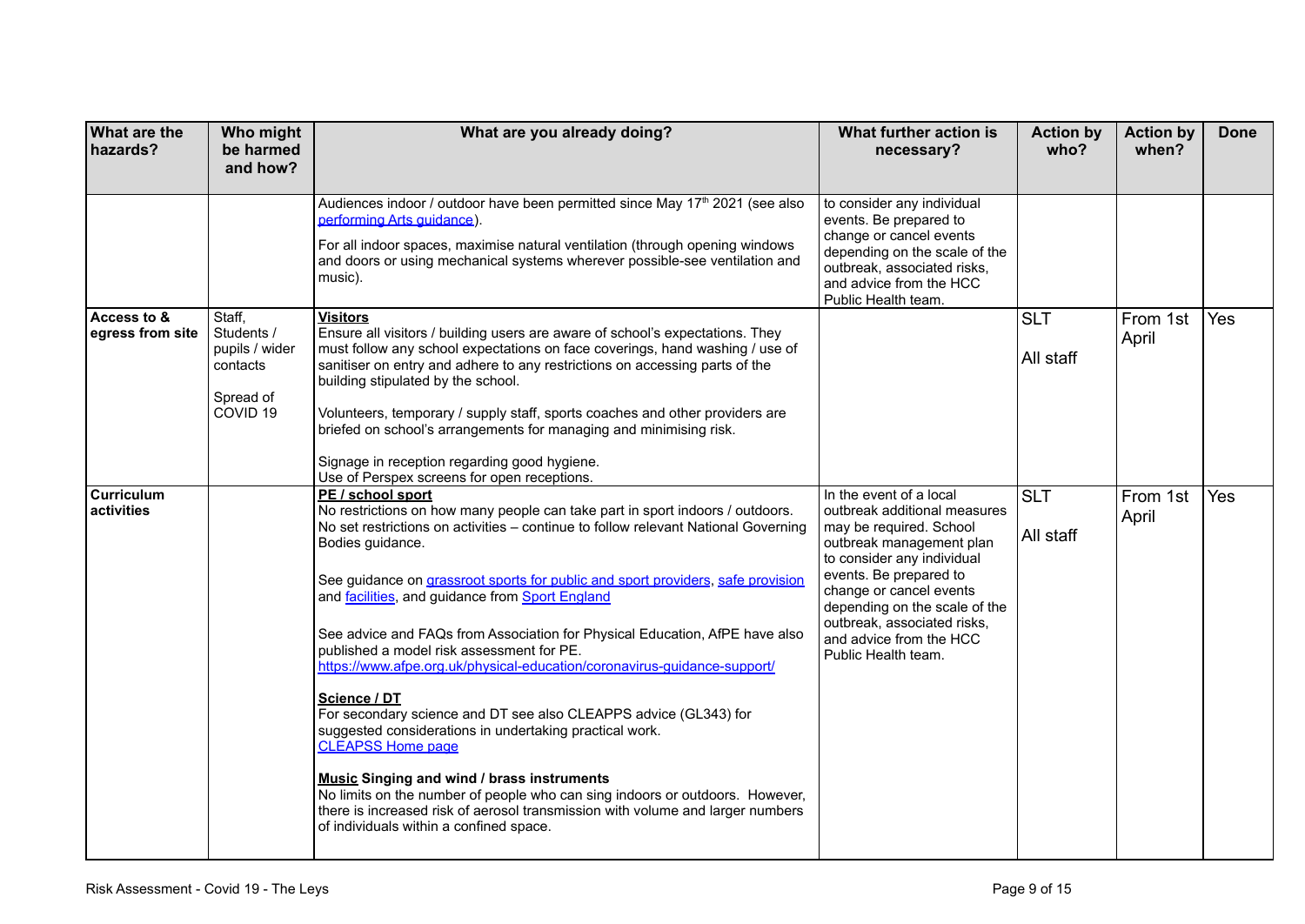| <b>What are the</b><br>hazards?    | Who might<br>be harmed<br>and how?                                                     | What are you already doing?                                                                                                                                                                                                                                                                                                                                                                                                                                                                                                                                                                                                                                                                                                                                                                                                                                                                                                                                                                                                                                                                                                                                                                                                                                                                                                                                                               | What further action is<br>necessary?                                                                                                                                                                                                   | <b>Action by</b><br>who? | <b>Action by</b><br>when? | <b>Done</b> |
|------------------------------------|----------------------------------------------------------------------------------------|-------------------------------------------------------------------------------------------------------------------------------------------------------------------------------------------------------------------------------------------------------------------------------------------------------------------------------------------------------------------------------------------------------------------------------------------------------------------------------------------------------------------------------------------------------------------------------------------------------------------------------------------------------------------------------------------------------------------------------------------------------------------------------------------------------------------------------------------------------------------------------------------------------------------------------------------------------------------------------------------------------------------------------------------------------------------------------------------------------------------------------------------------------------------------------------------------------------------------------------------------------------------------------------------------------------------------------------------------------------------------------------------|----------------------------------------------------------------------------------------------------------------------------------------------------------------------------------------------------------------------------------------|--------------------------|---------------------------|-------------|
| Canteen use /<br><b>lunchtimes</b> | Staff,<br>Students /<br>pupils / wider<br>contacts<br>Spread of<br>COVID <sub>19</sub> | Where using indoor spaces ensure good ventilation through the use of<br>mechanical systems and/or opening windows and doors.<br>Use larger rooms with high ceilings (school Hall) for larger groups.<br>Encouraging the use of outside space where practical<br>Additional guidance and supplementary risk assessment on music lessons in<br>school has been produced by Herts Music service.<br>https://www.hertsmusicservice.org.uk/schools-area/covid-quidance-for-schools-h<br>erts-music-service.aspx<br><b>Offsite visits</b><br>Separate Off site visits risk assessment to be undertaken and include IPC<br>measures.<br>For international travel see<br>Travel to England from another country during coronavirus (COVID-19) -<br>GOV.UK (www.gov.uk)<br>Reinforce good hand hygiene prior to eating food.<br>Hand sanitiser should be available at the entrance of any room where people<br>eat and should be used by all persons when entering and leaving the area.<br><b>Canteen use</b><br>Food operators continue to follow Food Standard Agency's (FSA) quidance on<br>good hygiene practices in food preparation and their Hazard Analysis and<br>Critical Control Point (HACCP) processes.<br>Payments should be taken by contactless methods wherever possible. (Risks<br>from fingerprint contact payment considered low if handwashing / sanitizing is<br>enforced). | Requirements (and broader<br>international travel policy) is<br>subject to change,<br>contingency plans required.<br>Children 17 and under do not<br>have to take any COVID-19<br>travel tests or quarantine on<br>arrival in England. | <b>SLT</b><br>All staff  | From 1st<br>April         | Yes         |
| School<br><b>Swimming pools</b>    | Staff,<br>Students /<br>pupils / wider<br>contacts<br>Spread of<br>COVID <sub>19</sub> | See COVID 19 considerations for swimming<br>Review swimming pool risk assessment and operating procedures.<br>https://thegrid.org.uk/health-and-safety-offsite-visits-premises/health-and-safety/<br>health-and-safety-topics/swimming<br>The Government has removed the capacity limits, bather load can return to pre<br>Covid capacity levels.<br>Follow PWTAG and Swim England advice.<br>Mechanical ventilation should operate on 100% fresh air with no recirculation.<br>Pool cleaning procedures are detailed in Pool's NOP.                                                                                                                                                                                                                                                                                                                                                                                                                                                                                                                                                                                                                                                                                                                                                                                                                                                      | Swim England has published<br>a best practice guide and<br>advice on running safe events<br>https://swimming.app.box.com<br>/s/fah5p9g3fi5xnd1jbalpedmd<br>avc4dvpv                                                                    | <b>SLT</b><br>All staff  | From 1st<br>April         | Yes         |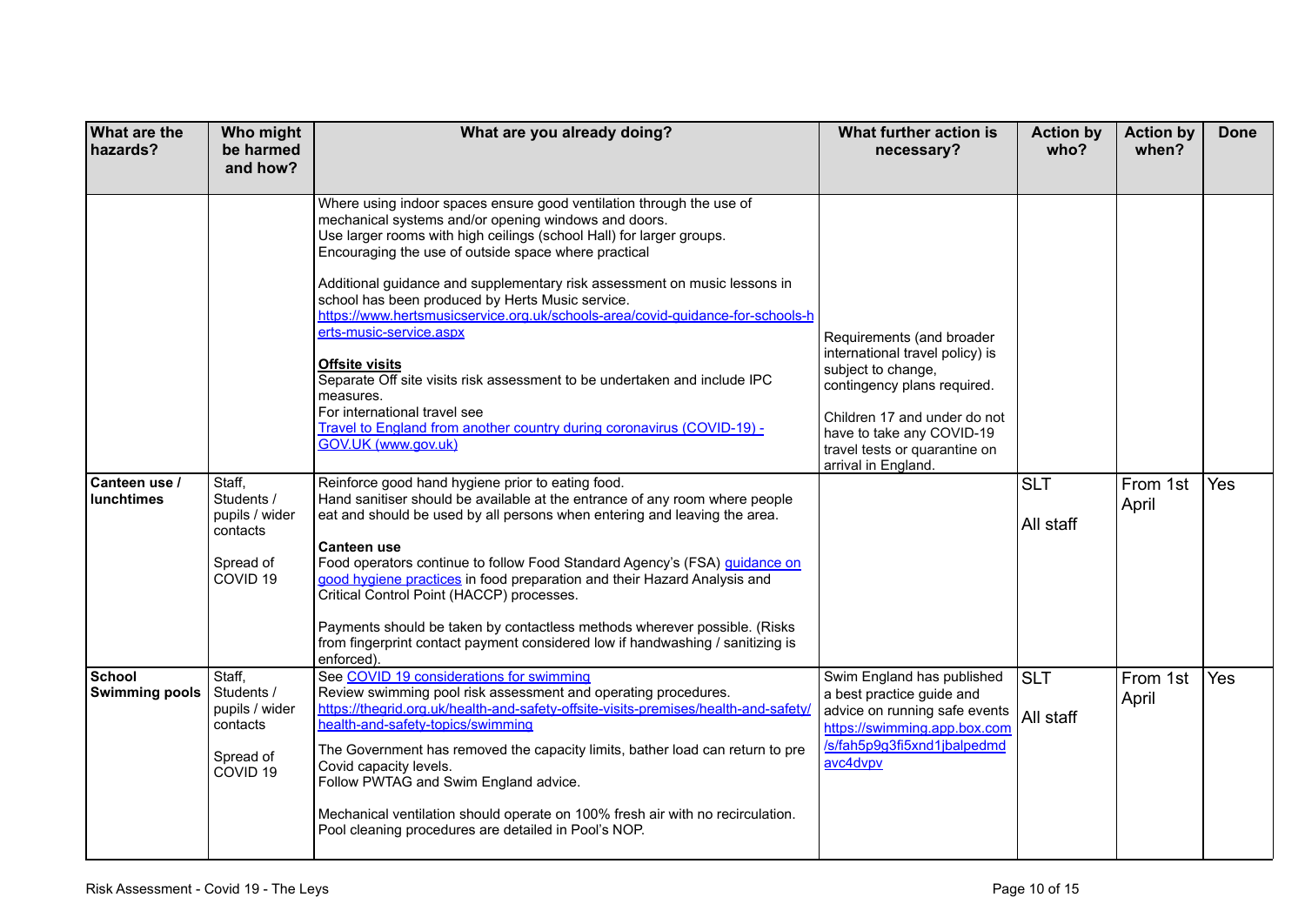| What are the<br>hazards?                  | Who might<br>be harmed<br>and how?                                                                      | What are you already doing?                                                                                                                                                                                                                                                                                                                                                                                                                                                                                                                                                                                                                                                                                                                                                                                                                                         | What further action is<br>necessary? | <b>Action by</b><br>who? | <b>Action by</b><br>when? | <b>Done</b> |
|-------------------------------------------|---------------------------------------------------------------------------------------------------------|---------------------------------------------------------------------------------------------------------------------------------------------------------------------------------------------------------------------------------------------------------------------------------------------------------------------------------------------------------------------------------------------------------------------------------------------------------------------------------------------------------------------------------------------------------------------------------------------------------------------------------------------------------------------------------------------------------------------------------------------------------------------------------------------------------------------------------------------------------------------|--------------------------------------|--------------------------|---------------------------|-------------|
|                                           |                                                                                                         | Hiring and lettings risk assessments on delivery, bather numbers and social<br>distancing required from hirers.<br>Ensure these are robust and follow national advice from Swim England. School<br>to provide their operating procedures to hirers (NOP/EAP).<br>Areas used to be cleaned after use / before occupation by school.                                                                                                                                                                                                                                                                                                                                                                                                                                                                                                                                  |                                      |                          |                           |             |
| <b>Contractors</b>                        | Contractors,<br>Staff,<br>Students /<br>pupils / wider<br>contacts,<br>Spread of<br>COVID <sub>19</sub> | School and any on site contractors (Catering, cleaning, FM provider etc.) to<br>co-operate and share risk assessments.<br>All contractors will read and comply with signs in reception regarding good<br>hygiene.<br>Staff and contractors are to maintain respectful distance between themselves<br>and others (1M+ where practical).<br>All contractors are to wash their hands or use alcohol-based hand sanitiser upon<br>entering the site.<br>Agree approach to scheduled / ongoing building works.<br>Where works can be conducted outside of the school day they should be.<br>School to seek confirmation of the contractor's method statement / risk<br>assessment.                                                                                                                                                                                       |                                      | <b>SLT</b><br>All staff  | From 1st<br>April         | Yes         |
| <b>Provision of first   Staff,</b><br>aid | Students /<br>pupils / wider<br>contacts<br>Spread of<br>COVID <sub>19</sub>                            | Where reasonable physical contact should be kept to a minimum e.g., pupils<br>apply cold pack, wipe, plaster where able to do so.<br>Wash hands before / after treatment.<br>Those administering first aid should wear PPE appropriate to the circumstances.<br>Where the injury was significant and thus required close care for an extended<br>period then it would be reasonable to provide PPE.<br>All PPE should be worn properly and removed with care. Wash hands<br>immediately and thoroughly before and after removing PPE.<br>See also 'provision of personal care' and 'Suspected case whilst working<br>on site'.<br>First aiders to be aware of advice on CPR from The Resuscitation Council<br>Resuscitation Council UK Statement on COVID-19 in relation to CPR and<br>resuscitation in first aid and community settings   Resuscitation Council UK |                                      | <b>SLT</b><br>All staff  | From 1st<br>April         | Yes         |
| <b>Provision of</b><br>personal care      | Staff,<br>Students /<br>pupils / wider<br>contacts<br>Spread of<br>COVID <sub>19</sub>                  | Additional PPE in place if required e.g., for intimate care, to be risk assessed<br>and to be based on nature of task and level of contact (e.g., disposable apron,<br>gloves, fluid resistant surgical mask (type IIR) and if there is a risk of splashing<br>to the eyes e.g., coughing, spitting, vomiting then eye protection (e.g., face<br>shield / visor) should be worn.) Face visors or shields should not be worn as an<br>alternative to face coverings. Ensure any reusable PPE such as face visors are<br>cleaned after use.                                                                                                                                                                                                                                                                                                                           |                                      | <b>SLT</b><br>All staff  | From 1st<br>April         | Yes         |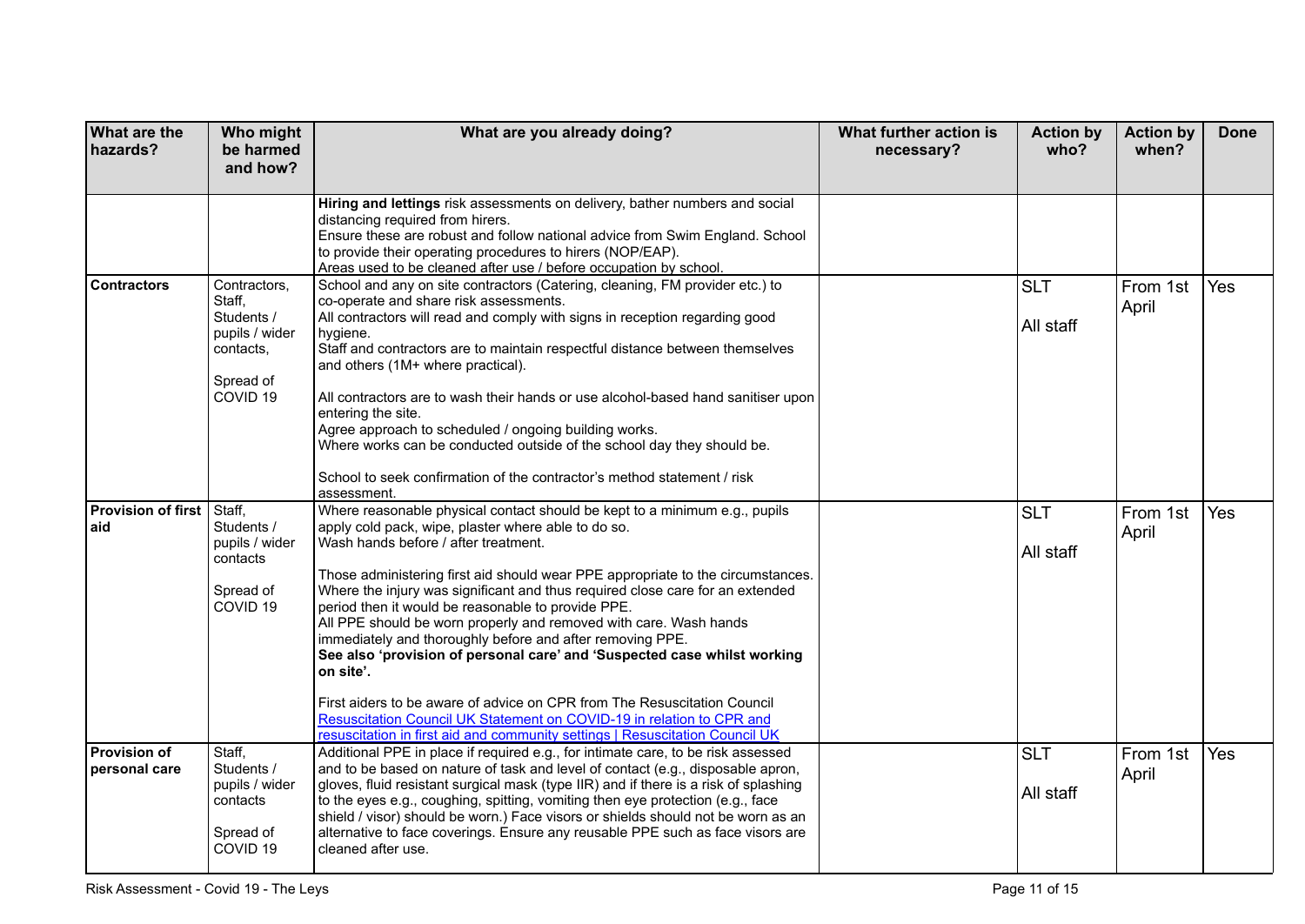| <b>What are the</b><br>hazards?                            | Who might<br>be harmed<br>and how?                                                                            | What are you already doing?                                                                                                                                                                                                                                                                                                                                                                                                                                                                                                                                                                       | What further action is<br>necessary?                                                                                                                                                                                                       | <b>Action by</b><br>who? | <b>Action by</b><br>when? | <b>Done</b> |
|------------------------------------------------------------|---------------------------------------------------------------------------------------------------------------|---------------------------------------------------------------------------------------------------------------------------------------------------------------------------------------------------------------------------------------------------------------------------------------------------------------------------------------------------------------------------------------------------------------------------------------------------------------------------------------------------------------------------------------------------------------------------------------------------|--------------------------------------------------------------------------------------------------------------------------------------------------------------------------------------------------------------------------------------------|--------------------------|---------------------------|-------------|
|                                                            |                                                                                                               | If direct care of student with COVID symptoms (such as for a very young child or<br>a child with complex needs) is required then staff giving care to wear a fluid<br>resistant surgical mask, disposable apron and gloves.<br>All PPE should be worn properly and removed with care. Wash hands<br>immediately and thoroughly before and after removing PPE.                                                                                                                                                                                                                                     |                                                                                                                                                                                                                                            |                          |                           |             |
| <b>Premises safety</b>                                     | Staff,<br>Students /<br>pupils<br>Wider<br>safeguarding /<br>safety risks                                     | Ensure all 'normal' tasks / compliance checks are being carried out/planned<br>such as fire alarm testing, legionella controls, servicing of equipment, PAT<br>testing etc.<br>Ensure all key services are operational<br>Legionella<br>Any new 'seldomly' used water outlets to be flushed weekly.<br>Post any lockdown / in the event of closure of any part of the building i.e., where<br>weekly flushing of outlets has not taken place then chlorination / flushing of<br>whole system should take place.                                                                                   |                                                                                                                                                                                                                                            | <b>SLT</b><br>All staff  | From 1st<br>April         | Yes         |
|                                                            |                                                                                                               | Ensure key fire doors are not being compromised / wedged open (those<br>protected stairwells, cross corridor, on single directional routes etc.)                                                                                                                                                                                                                                                                                                                                                                                                                                                  |                                                                                                                                                                                                                                            |                          |                           |             |
| <b>Lack of</b><br>awareness of<br>PHE / school<br>controls | Staff,<br>Students /<br>pupils / wider<br>contacts<br>Spread of<br>COVID <sub>19</sub>                        | All staff consulted on plans and risk assessment.<br>Parents/ carers and pupils informed of measures in place to protect them<br>Posters will be displayed in the reception, welfare areas and in suitable places<br>around site.<br>Clear briefing for all personnel on site, warning them of the risks posed by the<br>virus as well as the control measures outlined in this assessment and from<br>government guidance.<br>Volunteers, peripatetic, temporary / supply staff, sports coaches and other<br>providers are briefed on school's arrangements for managing and minimising<br>risk. |                                                                                                                                                                                                                                            | <b>SLT</b><br>All staff  | From 1st<br>April         | Yes         |
| <b>Staffing levels</b>                                     | Staff,<br>Students /<br>pupils<br>Spread of<br>COVID <sub>19</sub><br>Wider<br>safeguarding /<br>safety risks | Dynamic decisions on staffing levels made dependent on numbers / needs of<br>pupils present in school.<br>Reviewed to ensure adequate number of staff in attendance to maintain an<br>appropriate ratio with pupils and ensure key competencies (first aid etc<br>maintained)<br>Options such as supply staff, splitting classes, SLT cover, partial closure may be<br>required in event of staff shortages.                                                                                                                                                                                      | Local operational decisions on SLT<br>partial closure / closure to be<br>made in event of insufficient<br>available staff to supervise<br>pupils. With a move to remote<br>learning in such<br>circumstances for those pupils<br>affected. | All staff                | From 1st<br>April         | Yes         |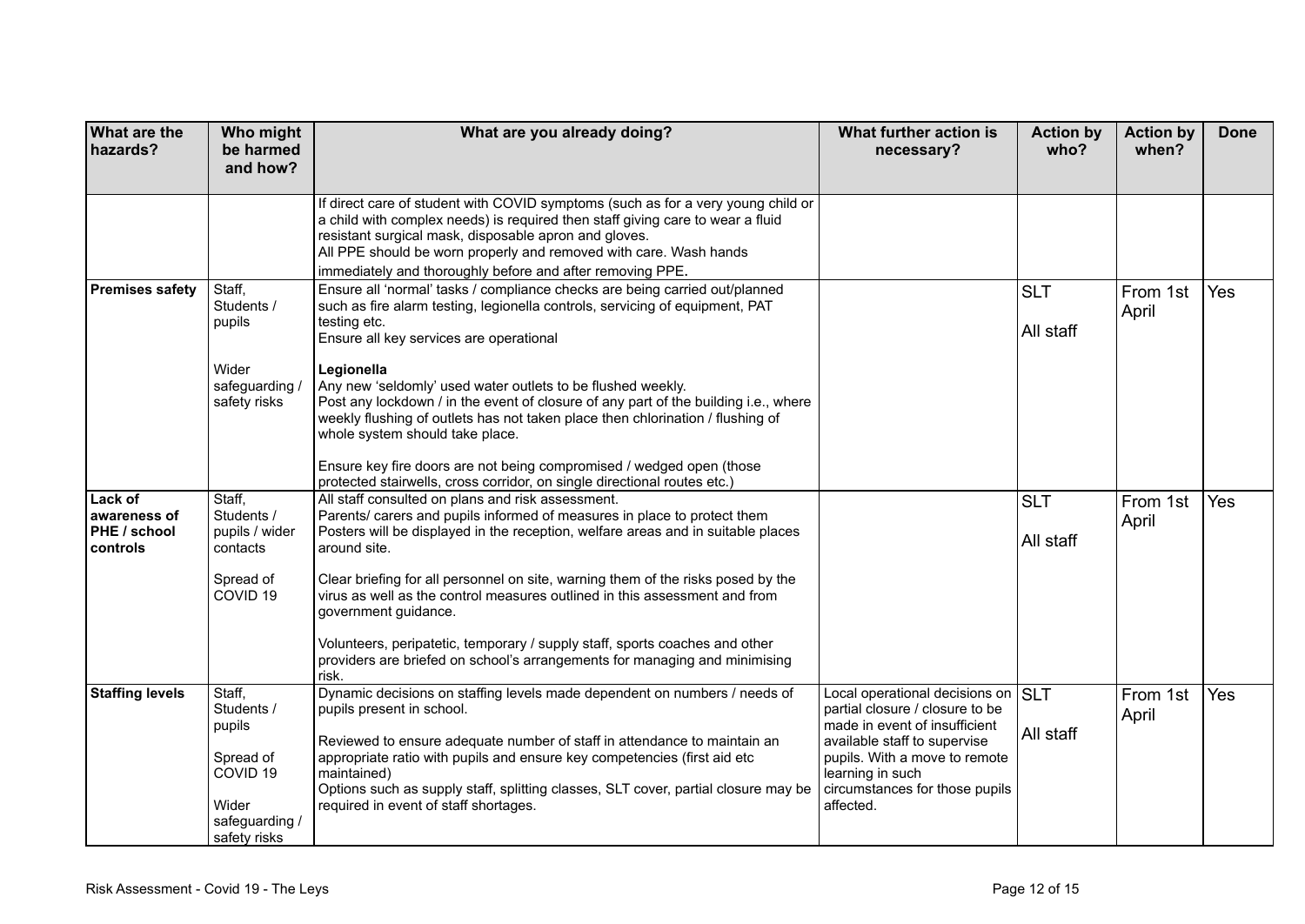### **Previous revisions**

Rev 1: updated template following issue of Government advice on July 2<sup>nd</sup>

Actions for schools during [coronavirus](https://www.gov.uk/government/publications/actions-for-schools-during-the-coronavirus-outbreak) outbreak'

**Rev 2**: 16/07/20 updates to swimming pool section following confirmation of re-opening from 25<sup>th</sup> July, additional controls added to hire / lettings, some other minor changes;

**Rev 3:** 13/08/20 updated to take account in changes in national advice regarding face coverings

**Rev 4:** 01/09/20 updated following updated DfE [guidance](https://www.gov.uk/government/publications/actions-for-schools-during-the-coronavirus-outbreak/guidance-for-full-opening-schools) on full opening (28/8/20), [face](https://www.gov.uk/government/publications/face-coverings-in-education) coverings in [education](https://www.gov.uk/government/publications/face-coverings-in-education) (year 7 and above), testing kits and DfE guidance on extra [curricular](https://www.gov.uk/government/publications/protective-measures-for-holiday-or-after-school-clubs-and-other-out-of-school-settings-for-children-during-the-coronavirus-covid-19-outbreak/protective-measures-for-out-of-school-settings-during-the-coronavirus-covid-19-outbreak) **[activity](https://www.gov.uk/government/publications/protective-measures-for-holiday-or-after-school-clubs-and-other-out-of-school-settings-for-children-during-the-coronavirus-covid-19-outbreak/protective-measures-for-out-of-school-settings-during-the-coronavirus-covid-19-outbreak)** 

**Rev 5:** 09/10/20 updated link to reporting of positive cases, use of NHS COVID-19 app and link to supplementary hire conditions added, updated Association of PE links added, changes from previous version highlighted in yellow.

**Rev 6:** 04/11/20 updated following revised DfE guidance (22/10/20) and New [national](https://www.gov.uk/guidance/new-national-restrictions-from-5-november) [restrictions](https://www.gov.uk/guidance/new-national-restrictions-from-5-november) from November 5<sup>th</sup> until 2<sup>nd</sup> December (See also How New National Restrictions to control the spread of coronavirus (COVID-19) impact education, childcare and children's social care settings

[https://www.gov.uk/guidance/education-and-childcare-settings-new-national-restrictions-from-](https://www.gov.uk/guidance/education-and-childcare-settings-new-national-restrictions-from-5-november-2020)[5-november-2020\)](https://www.gov.uk/guidance/education-and-childcare-settings-new-national-restrictions-from-5-november-2020)

19/11/20 – minor addition only to clarify extracurricular activities / clubs can include activities related to PE, sport, music etc. where this is to enable parents / carers to work etc.

Rev 7: 01/12/20 Applicable from 2<sup>nd</sup> December updated to reflect end of national restrictions and Hertfordshire entering tier 2. Also maximum group size of 15 for singing / playing wind/ brass instruments removed and section on music revised.

14/12/20 minor update to reflect change in self-isolation period for close contacts from 14 days to 10 days with self-isolation period beginning on the day after exposure, a test or the start of symptoms.

**Rev 8**: 15/12/20 update to reflect the following District / Borough Councils moving into tier 3 very high alert on 12:01am on 16th December: Broxbourne, Hertsmere, Three Rivers, Watford See <https://www.gov.uk/guidance/full-list-of-local-restriction-tiers-by-area> **;**

17/12/20 **-** minor update to reflect all of Hertfordshire entered tier 3 as from 00:01 Saturday 19th December

Rev 9: 23/12/20 update to reflect Hertfordshire entering tier 4 as from Sunday 20<sup>th</sup> December, CEV staff and students to shield, suspension of hires in line with national guidance, offer of lateral flow testing from 1<sup>st</sup> week in January.

**Rev 10**: 04/01/21 updated in line with revised national [guidance](https://www.gov.uk/government/publications/schools-and-childcare-settings-return-in-january-2021/schools-and-childcare-settings-return-in-january-2021) on return in January 2021 and Contingency framework implementation this applies to Schools in Broxbourne, Watford , Three Rivers and Hertsmere

[https://www.gov.uk/government/publications/coronavirus-covid-19-contingency-framework-for](https://www.gov.uk/government/publications/coronavirus-covid-19-contingency-framework-for-education-and-childcare-settings)[education-and-childcare-settings](https://www.gov.uk/government/publications/coronavirus-covid-19-contingency-framework-for-education-and-childcare-settings) changes highlighted in yellow

Rev 11 06/01/21 updated to remove reference to tiered system and announcement on 4<sup>th</sup> January of a national lockdown for all England

08/01/21 minor addition to make clear Schools can where required continue to engage supply and peripatetic teachers during this period.

03/02/21 updated broken AfPE hyperlink, added links to lateral flow testing risk assessment (No changes to the risk assessment required from the updated DfE guidance ['Restricting](https://assets.publishing.service.gov.uk/government/uploads/system/uploads/attachment_data/file/957766/Restricting_attendance_during_the_national_lockdown-_schools.pdf) [attendance](https://assets.publishing.service.gov.uk/government/uploads/system/uploads/attachment_data/file/957766/Restricting_attendance_during_the_national_lockdown-_schools.pdf) during the national lockdown schools' (2/2/21))

Risk Assessment - Covid 19 - The Leys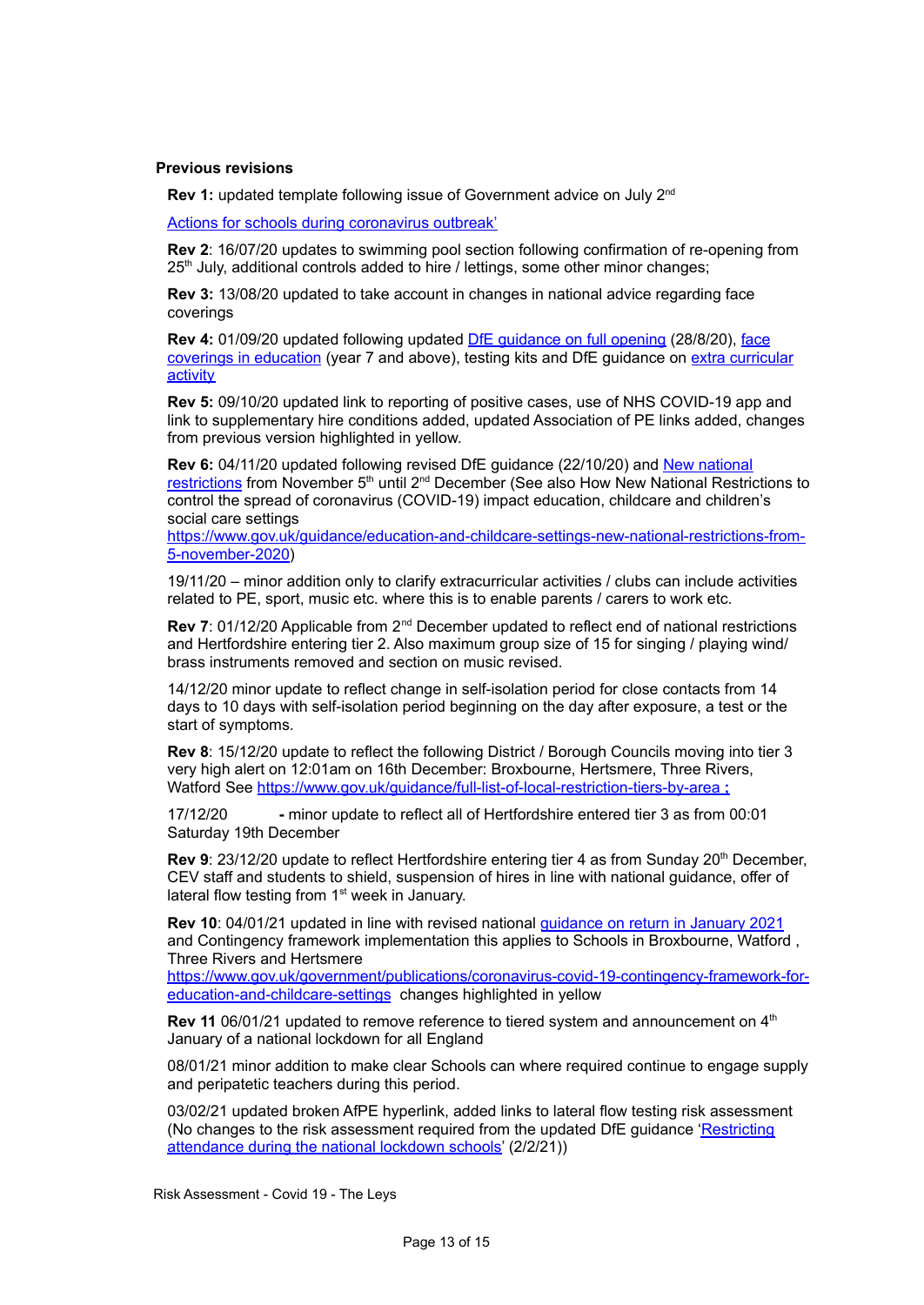Rev 12 23/02/1 updated to reflect new DfE guidance applicable from March 8<sup>th</sup> [https://www.gov.uk/government/publications/actions-for-schools-during-the-coronavirus-outbr](https://www.gov.uk/government/publications/actions-for-schools-during-the-coronavirus-outbreak) [eak](https://www.gov.uk/government/publications/actions-for-schools-during-the-coronavirus-outbreak)

Take this opportunity to review and refresh all your now 'normal' measures on site, ensure that any signage and floor markings which may have faded / lost their impact are reinstated and re-communicate the importance for staff and children of social distancing, wearing of face coverings, hand hygiene and maintaining ventilation.

**Rev 13** 01/04/21 review following updated DfE guidance and pause in shielding for CEV individuals from 31<sup>st</sup> March

Rev 14 12/05/21 reviewed following revised DfE guidance of May 10<sup>th</sup> to reflect step 3 of roadmap (from May 17th) changes made relate mainly to face coverings, educational visits and wraparound / extra-curricular activity.

## **Relevant links**

Guidance for educational settings <https://www.gov.uk/government/collections/guidance-for-schools-coronavirus-covid-19>

Actions for schools COVID operational guidance

[https://www.gov.uk/government/publications/actions-for-schools-during-the-coronavirus-outbrea](https://www.gov.uk/government/publications/actions-for-schools-during-the-coronavirus-outbreak/guidance-for-full-opening-schools) [k/guidance-for-full-opening-schools](https://www.gov.uk/government/publications/actions-for-schools-during-the-coronavirus-outbreak/guidance-for-full-opening-schools)

### Contingency Framework

[https://www.gov.uk/government/publications/coronavirus-covid-19-contingency-framework-for-e](https://www.gov.uk/government/publications/coronavirus-covid-19-contingency-framework-for-education-and-childcare-settings) [ducation-and-childcare-settings](https://www.gov.uk/government/publications/coronavirus-covid-19-contingency-framework-for-education-and-childcare-settings)

Protective measures for holiday and after-school clubs

[https://www.gov.uk/government/publications/protective-measures-for-holiday-or-after-school-clu](https://www.gov.uk/government/publications/protective-measures-for-holiday-or-after-school-clubs-and-other-out-of-school-settings-for-children-during-the-coronavirus-covid-19-outbreak#consider-group) [bs-and-other-out-of-school-settings-for-children-during-the-coronavirus-covid-19-outbreak#cons](https://www.gov.uk/government/publications/protective-measures-for-holiday-or-after-school-clubs-and-other-out-of-school-settings-for-children-during-the-coronavirus-covid-19-outbreak#consider-group) [ider-group](https://www.gov.uk/government/publications/protective-measures-for-holiday-or-after-school-clubs-and-other-out-of-school-settings-for-children-during-the-coronavirus-covid-19-outbreak#consider-group)

Cleaning after a positive / symptomatic case on site

Cleaning of non-healthcare settings

[https://www.gov.uk/government/publications/covid-19-decontamination-in-non-healthcare-settin](https://www.gov.uk/government/publications/covid-19-decontamination-in-non-healthcare-settings) [gs](https://www.gov.uk/government/publications/covid-19-decontamination-in-non-healthcare-settings)

Guidance on infection prevention and control for COVID-19 [https://www.gov.uk/government/publications/wuhan-novel-coronavirus-infection-prevention-and](https://www.gov.uk/government/publications/wuhan-novel-coronavirus-infection-prevention-and-control)[control](https://www.gov.uk/government/publications/wuhan-novel-coronavirus-infection-prevention-and-control)

First aid guidance

[https://www.gov.uk/government/publications/novel-coronavirus-2019-ncov-interim-guidance-for](https://www.gov.uk/government/publications/novel-coronavirus-2019-ncov-interim-guidance-for-first-responders/interim-guidance-for-first-responders-and-others-in-close-contact-with-symptomatic-people-with-potential-2019-ncov)[first-responders/interim-guidance-for-first-responders-and-others-in-close-contact-with-sympto](https://www.gov.uk/government/publications/novel-coronavirus-2019-ncov-interim-guidance-for-first-responders/interim-guidance-for-first-responders-and-others-in-close-contact-with-symptomatic-people-with-potential-2019-ncov) [matic-people-with-potential-2019-ncov](https://www.gov.uk/government/publications/novel-coronavirus-2019-ncov-interim-guidance-for-first-responders/interim-guidance-for-first-responders-and-others-in-close-contact-with-symptomatic-people-with-potential-2019-ncov)

<https://www.sja.org.uk/get-advice/first-aid-advice/covid-19-advice-for-first-aiders/>

CPR on adults

https://www.sja.org.uk/get-advice/first-aid-advice/unresponsive-casualty/how-to-do-cpr-on-an-a dult/

Stay at home guidance <https://www.gov.uk/government/publications/covid-19-stay-at-home-guidance>

Risk Assessment - Covid 19 - The Leys